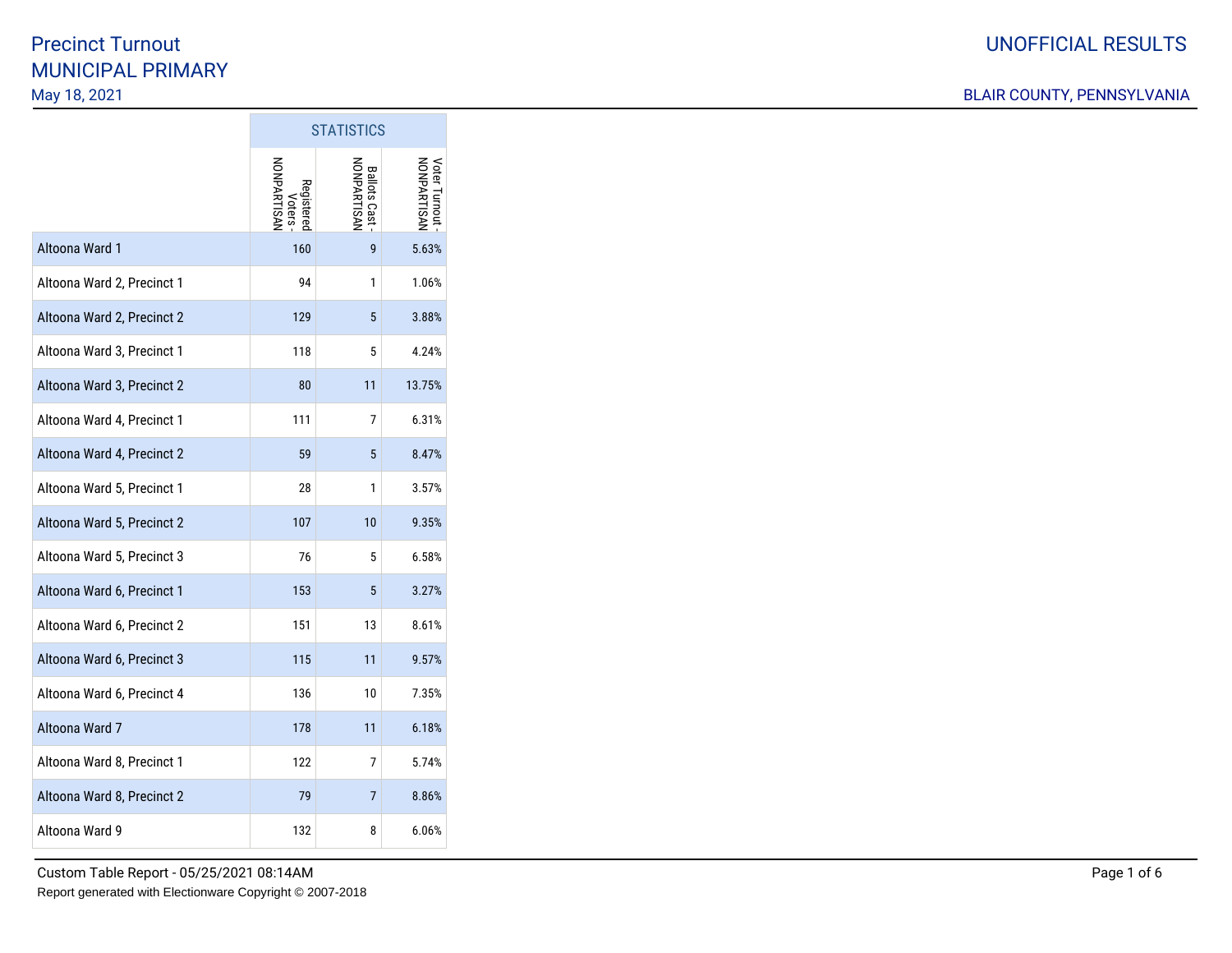|                                | <b>STATISTICS</b>                               |                                    |                              |
|--------------------------------|-------------------------------------------------|------------------------------------|------------------------------|
|                                | <b>NONPARTISAI</b><br>Registere<br><b>Oters</b> | NONPARTISAN<br><b>Ballots Cast</b> | NONPARTISAN<br>/oter Turnout |
| Altoona Ward 10, Precinct 1    | 203                                             | 17                                 | 8.37%                        |
| Altoona Ward 10, Precinct 2    | 115                                             | 10                                 | 8.7%                         |
| Altoona Ward 11, Precinct 1    | 209                                             | 13                                 | 6.22%                        |
| Altoona Ward 11, Precinct 2    | 129                                             | 12                                 | 9.3%                         |
| Altoona Ward 12, Precinct 1    | 112                                             | $\overline{7}$                     | 6.25%                        |
| Altoona Ward 12, Precinct 2    | 66                                              | 7                                  | 10.61%                       |
| Altoona Ward 12, Precinct 3    | 53                                              | 6                                  | 11.32%                       |
| Altoona Ward 12, Precinct 4    | 64                                              | 7                                  | 10.94%                       |
| Altoona Ward 13, Precinct 1    | 161                                             | 8                                  | 4.97%                        |
| Altoona Ward 13, Precinct 2    | 125                                             | 10                                 | 8%                           |
| Altoona Ward 13, Precinct 3    | 87                                              | $\mathbf{2}$                       | 2.3%                         |
| Altoona Ward 13, Precinct 4    | 87                                              | 5                                  | 5.75%                        |
| Altoona Ward 14, Precinct 1    | 118                                             | 12                                 | 10.17%                       |
| Altoona Ward 14, Precinct 2    | 143                                             | 16                                 | 11.19%                       |
| Altoona Ward 14, Precinct 3    | 118                                             | 13                                 | 11.02%                       |
| Allegheny Township, District 1 | 220                                             | 25                                 | 11.36%                       |
| Allegheny Township, District 2 | 203                                             | 12                                 | 5.91%                        |
| Allegheny Township, District 3 | 38                                              | 0                                  | 0%                           |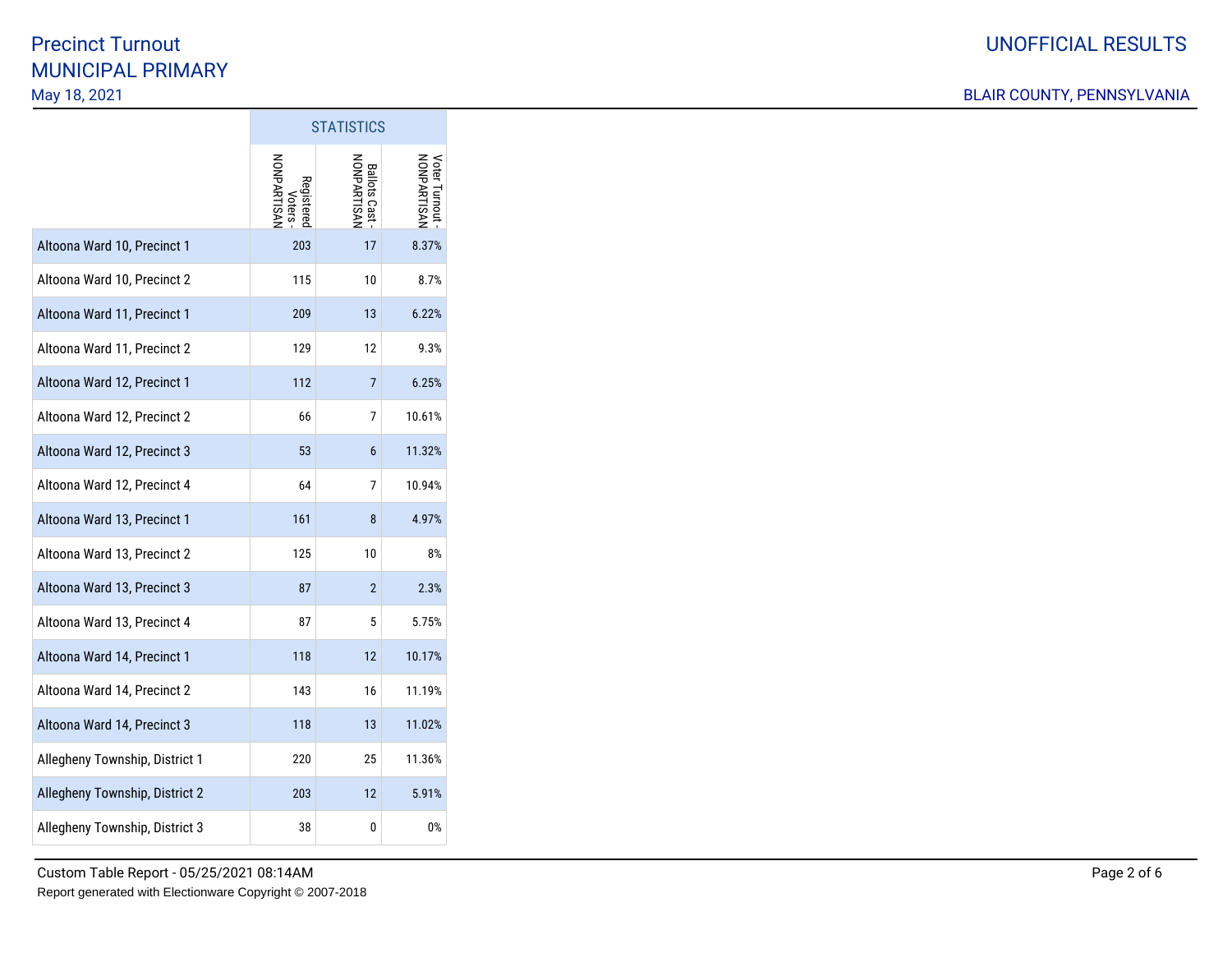|                                   | <b>STATISTICS</b>                          |                                    |                                |
|-----------------------------------|--------------------------------------------|------------------------------------|--------------------------------|
|                                   | <b>NONPARTISAN</b><br>Registerer<br>/oters | NONPARTISAN<br><b>Ballots Cast</b> | Voter Turnout -<br>NONPARTISAN |
| Allegheny Township, District 4    | 76                                         | 6                                  | 7.89%                          |
| Antis Township, District 1        | 209                                        | 22                                 | 10.53%                         |
| Antis Township, District 2        | 117                                        | 11                                 | 9.4%                           |
| Antis Township, District 3        | 128                                        | 15                                 | 11.72%                         |
| <b>Bellwood Borough</b>           | 159                                        | 10                                 | 6.29%                          |
| <b>Blair Township, District 1</b> | 117                                        | 13                                 | 11.11%                         |
| <b>Blair Township, District 2</b> | 135                                        | 13                                 | 9.63%                          |
| <b>Blair Township, District 3</b> | 105                                        | 7                                  | 6.67%                          |
| <b>Catharine Township</b>         | 23                                         | $\overline{2}$                     | 8.7%                           |
| Duncansville Borough              | 109                                        | 13                                 | 11.93%                         |
| Frankstown Twp, District 1        | 124                                        | 16                                 | 12.9%                          |
| Frankstown Twp, District 2        | 92                                         | 12                                 | 13.04%                         |
| Frankstown Twp, District 3        | 151                                        | 19                                 | 12.58%                         |
| Frankstown Twp, District 4        | 130                                        | 18                                 | 13.85%                         |
| Frankstown Twp, District 5        | 167                                        | 23                                 | 13.77%                         |
| Freedom Twp, District 1           | 51                                         | 7                                  | 13.73%                         |
| Freedom Twp, District 2           | 154                                        | 14                                 | 9.09%                          |
| Greenfield Twp, District 1        | 95                                         | 3                                  | 3.16%                          |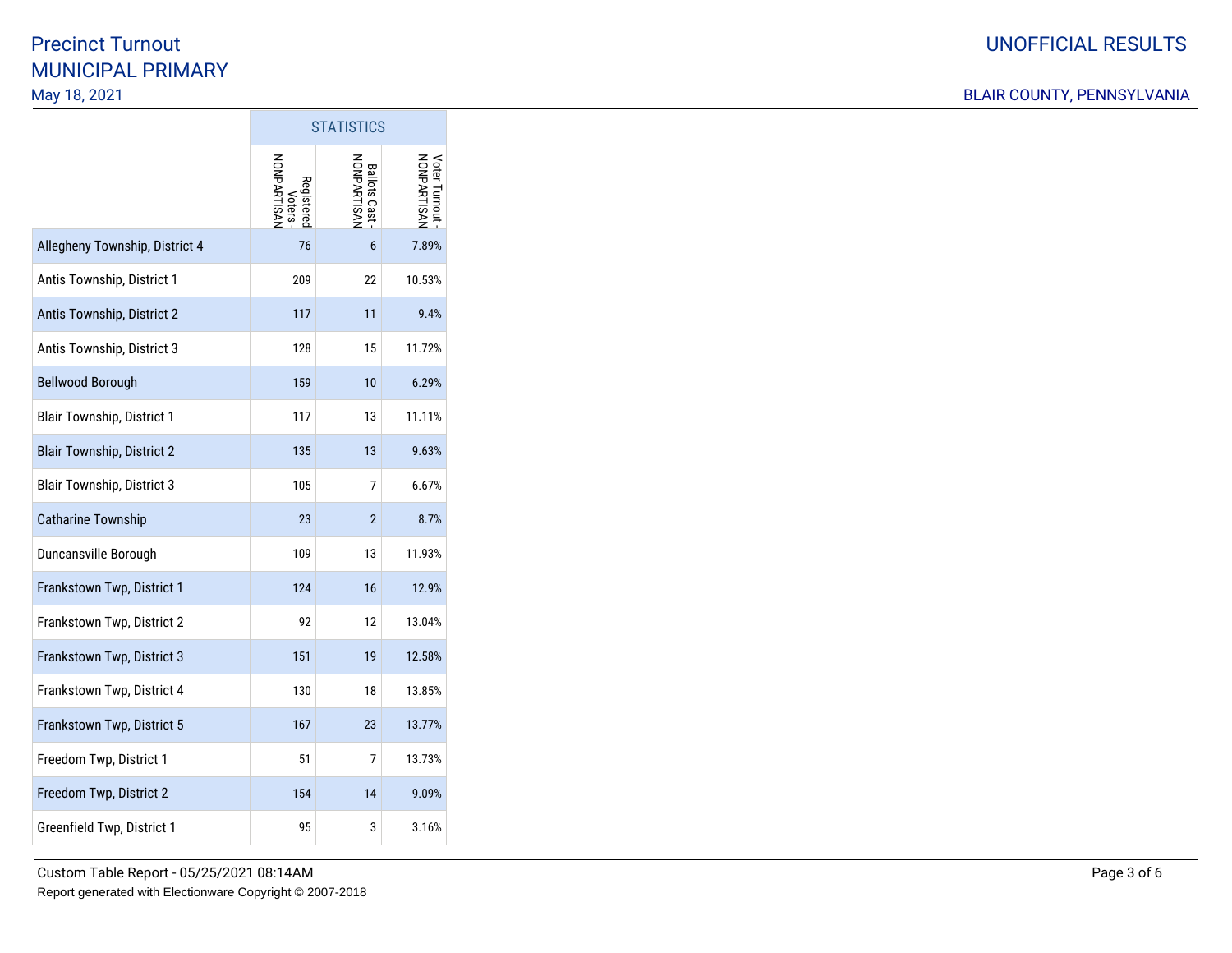|                            | <b>STATISTICS</b>                    |                                    |                                |
|----------------------------|--------------------------------------|------------------------------------|--------------------------------|
|                            | Voters -<br>NONPARTISAN<br>Registere | NONPARTISAN<br><b>Ballots Cast</b> | Voter Turnout -<br>NONPARTISAN |
| Greenfield Twp, District 2 | 9                                    | $\mathbf{0}$                       | $0\%$                          |
| Greenfield Twp, District 3 | 109                                  | 11                                 | 10.09%                         |
| Hollidaysburg Boro, Ward 1 | 58                                   | 6                                  | 10.34%                         |
| Hollidaysburg Boro, Ward 2 | 55                                   | 10                                 | 18.18%                         |
| Hollidaysburg Boro, Ward 3 | 78                                   | 5                                  | 6.41%                          |
| Hollidaysburg Boro, Ward 4 | 73                                   | 10                                 | 13.7%                          |
| Hollidaysburg Boro, Ward 5 | 56                                   | 8                                  | 14.29%                         |
| Hollidaysburg Boro, Ward 6 | 58                                   | 10                                 | 17.24%                         |
| Hollidaysburg Boro, Ward 7 | 52                                   | $\overline{4}$                     | 7.69%                          |
| <b>Huston Township</b>     | 63                                   | 10                                 | 15.87%                         |
| Juniata Township           | 70                                   | 6                                  | 8.57%                          |
| Logan Twp, District 1      | 153                                  | 23                                 | 15.03%                         |
| Logan Twp, District 2      | 176                                  | 21                                 | 11.93%                         |
| Logan Twp, District 3      | 80                                   | 8                                  | 10%                            |
| Logan Twp, District 4      | 140                                  | 17                                 | 12.14%                         |
| Logan Twp, District 5      | 128                                  | 15                                 | 11.72%                         |
| Logan Twp, Distict 6       | 224                                  | 18                                 | 8.04%                          |
| Logan Twp, District 7      | 62                                   | 6                                  | 9.68%                          |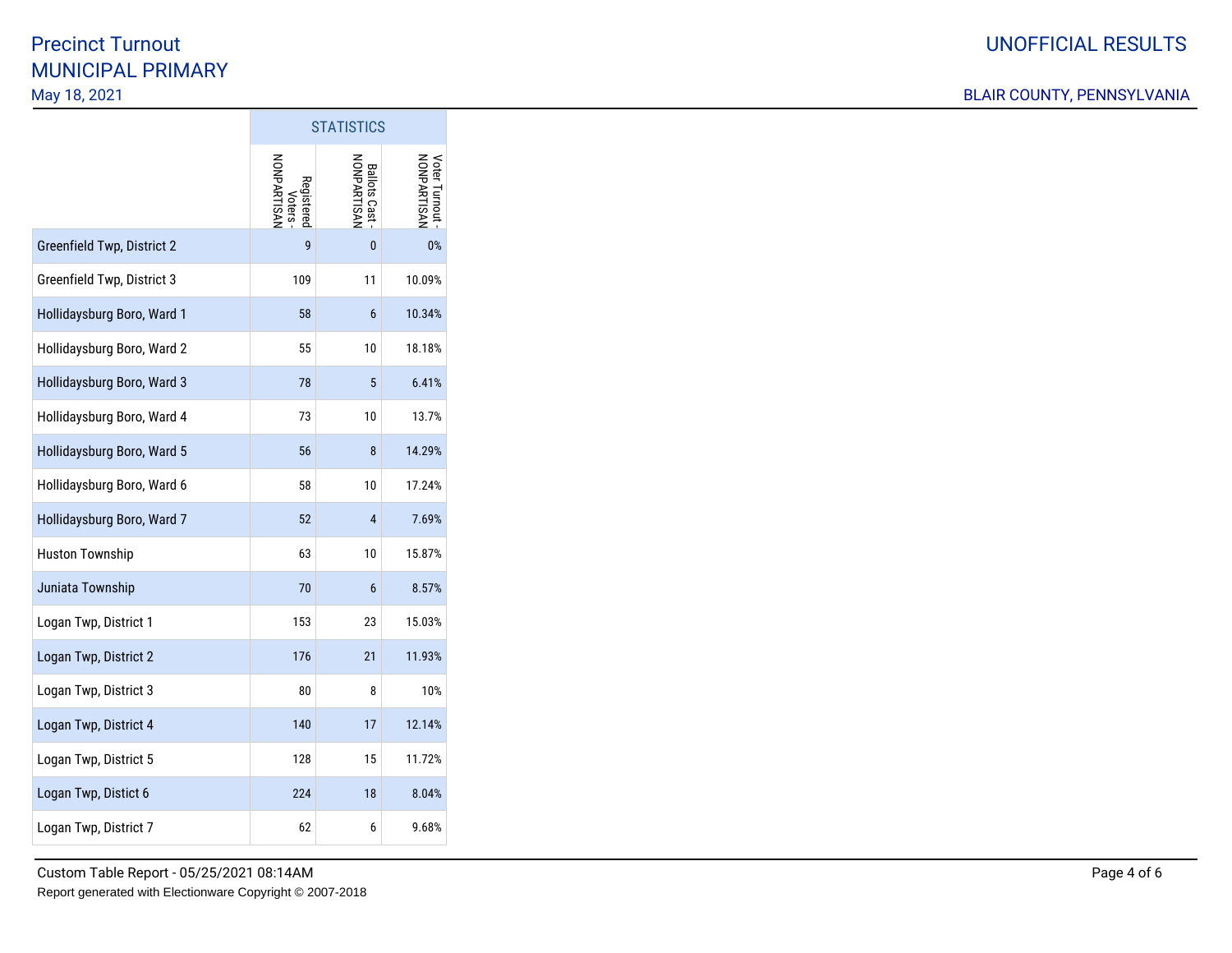|                              | <b>STATISTICS</b>                          |                                    |                                     |
|------------------------------|--------------------------------------------|------------------------------------|-------------------------------------|
|                              | <b>NONPARTISAN</b><br>Registerec<br>Voters | NONPARTISAN<br><b>Ballots Cast</b> | <b>NONPARTISAI</b><br>Voter Turnout |
| Martinsburg Boro, District 1 | 54                                         | 5                                  | 9.26%                               |
| Martinsburg Boro, District 2 | 83                                         | 11                                 | 13.25%                              |
| Newry Borough                | 17                                         | $\overline{4}$                     | 23.53%                              |
| North Woodbury Township      | 164                                        | 11                                 | 6.71%                               |
| Roaring Spring Boro 1        | 54                                         | $\overline{2}$                     | 3.7%                                |
| Roaring Spring Boro 2        | 67                                         | 8                                  | 11.94%                              |
| Roaring Spring Boro 3        | 42                                         | 3                                  | 7.14%                               |
| Snyder Twp, District 1       | 96                                         | 13                                 | 13.54%                              |
| Snyder Twp, District 2       | 129                                        | 18                                 | 13.95%                              |
| <b>Taylor Twp</b>            | 130                                        | 15                                 | 11.54%                              |
| Tyrone Boro, Ward 1          | 70                                         | 6                                  | 8.57%                               |
| Tyrone Boro, Ward 2          | 50                                         | 4                                  | 8%                                  |
| Tyrone Boro, Ward 3          | 70                                         | $\mathbf{1}$                       | 1.43%                               |
| Tyrone Boro, Ward 4          | 49                                         | 3                                  | 6.12%                               |
| Tyrone Boro, Ward 5          | 63                                         | 3                                  | 4.76%                               |
| Tyrone Boro, Ward 6          | 66                                         | 9                                  | 13.64%                              |
| Tyrone Boro, Ward 7          | 57                                         | 8                                  | 14.04%                              |
| Tyrone Twp, District 1       | 43                                         | 3                                  | 6.98%                               |